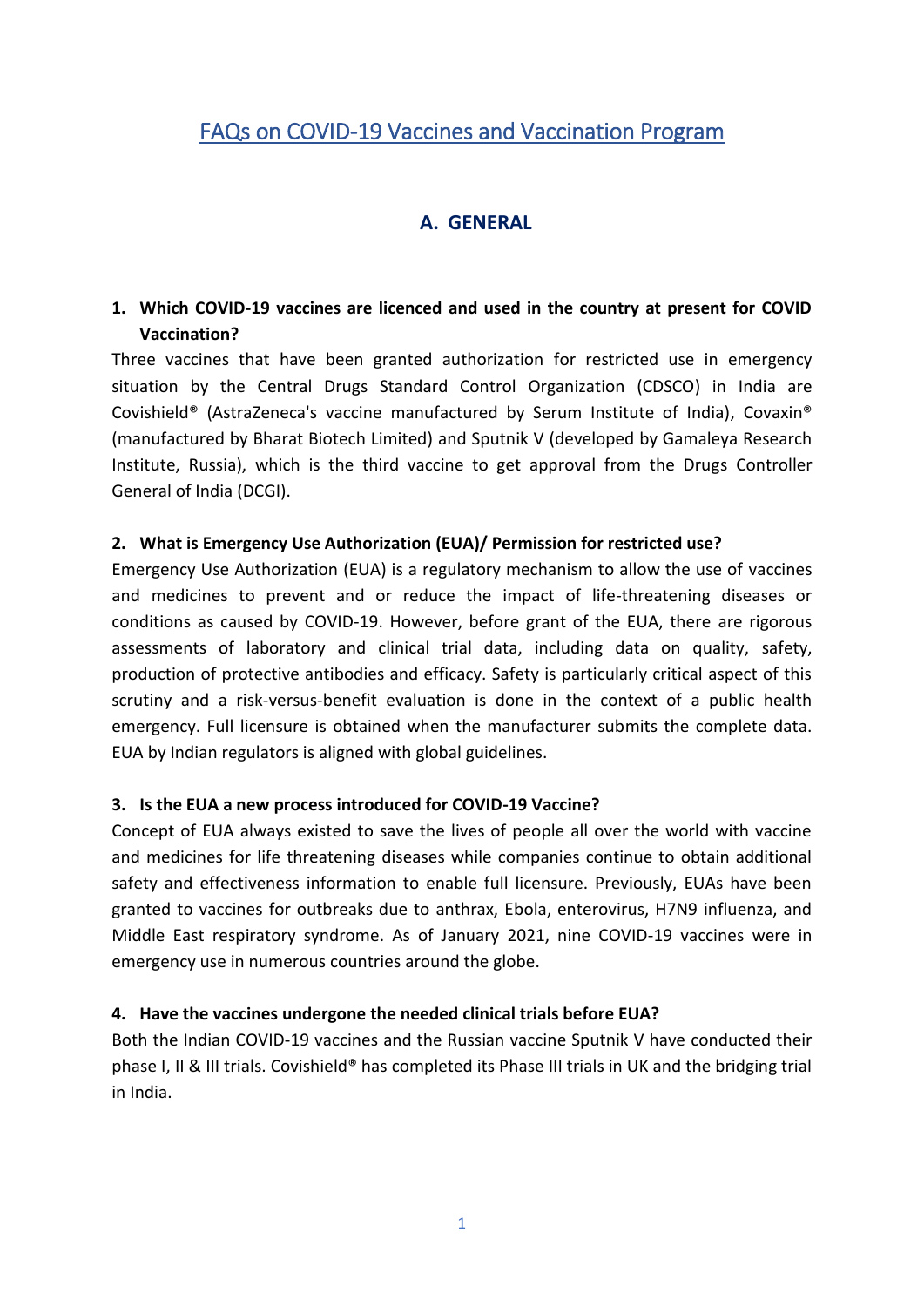### **5. What is Phase I, II and III of clinical trial for a vaccine?**

The clinical trial phases include:

| <b>Phases of vaccine</b><br>development/trial                   | <b>Purpose</b>                                                                                                        |
|-----------------------------------------------------------------|-----------------------------------------------------------------------------------------------------------------------|
| Pre-clinical                                                    | Vaccine development in laboratory animals                                                                             |
| <b>Phase I Clinical trial</b><br>(small number of participants) | Assess vaccine safety, immune response and<br>determine right dosage (short duration)                                 |
| <b>Phase II Clinical trial</b><br>(few hundred participants)    | Assess safety and the ability of the vaccine to<br>generate an immune response (short duration)                       |
| <b>Phase III Clinical trial</b><br>(thousands of participants)  | Determine vaccine effectiveness against the<br>disease and safety in a larger group of people<br>(duration 1-2 years) |

### **6. Why vaccination is not provided to children who are usual target?**

COVID-19 affects all age groups, however, the morbidity & mortality is several times higher in adults particularly in those above the age of 50 years. Children have either asymptomatic or mild infection.

The general practice is to first evaluate any new vaccine in older population and then age reduction is done to assess the safety and effectiveness in paediatric population. The currently available vaccines in the country have not been evaluated in children so far. There are some clinical trials now underway to test the effectiveness and safety of the COVID 19 vaccines in children.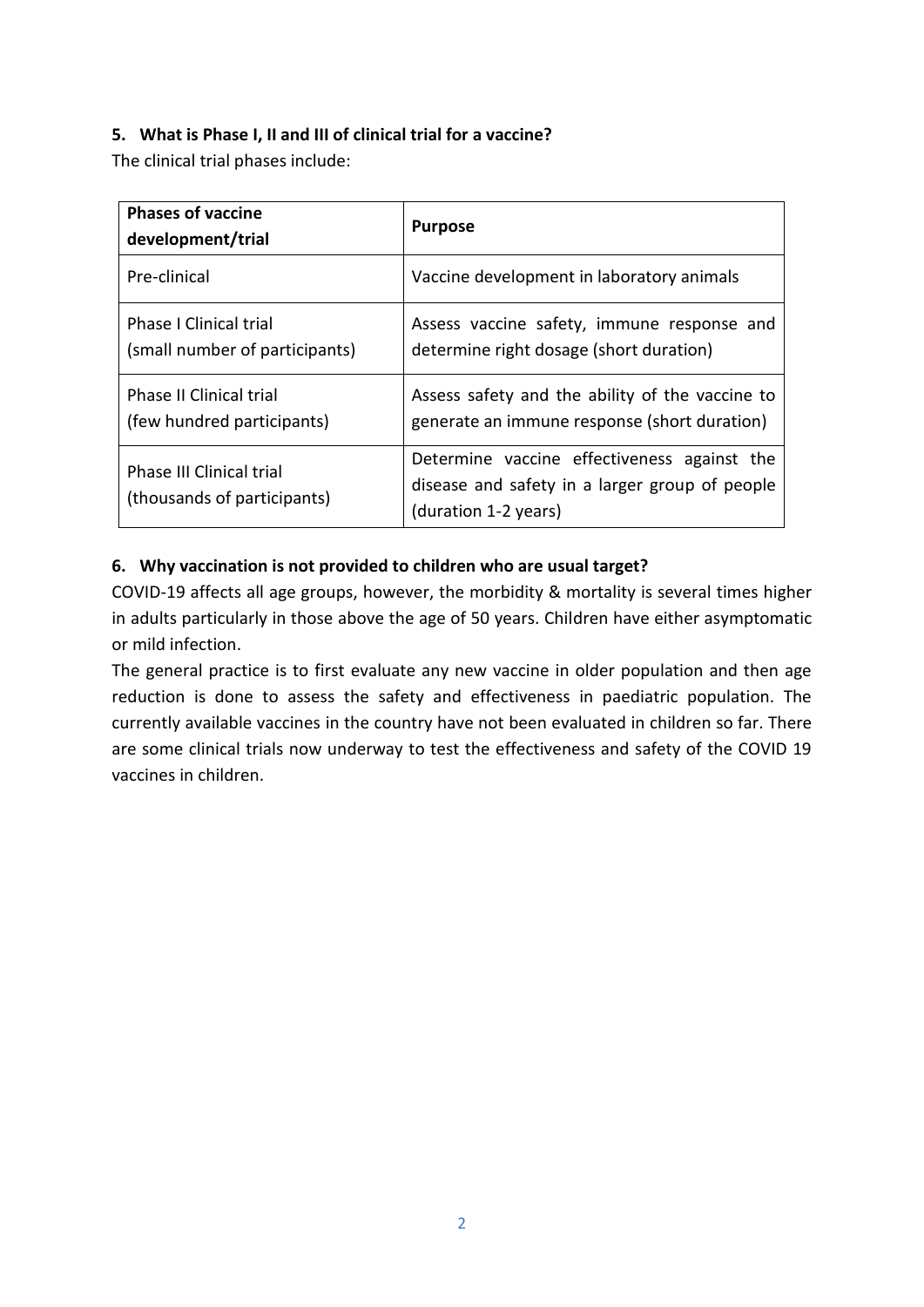### **B. VACCINE ATTRIBUTES**

### **1. What technology has been used in development of the currently available vaccines in India?**

Covishield® vaccine, manufactured by the Serum Institute of India, is a Viral Vector-based Technology which is also used to manufacture Ebola vaccine.

Covaxin® vaccine, manufactured by the Bharat Biotech, is a whole-Virion Inactivated Corona Virus Vaccine which is also used to manufacture vaccines like Influenza, Rabies and Hepatitis-A.

Sputnik V is developed by Gamaleya Institute in Russia and is working closely with Dr Reddy's Laboratories for Gam-COVID-Vac Combined vector vaccine.

#### **2. What are the compositions of the above vaccines?**

Composition of Covishield**®** includes inactivated adenovirus with segments of Corona Virus, Aluminium Hydroxide Gel, L-Histidine, L-Histidine hydrochloride monohydrate, Magnesium chloride hexahydrate, Polysorbate 80, Ethanol, Sucrose, Sodium chloride, and Disodium edetate dihydrate (EDTA).

Composition of Covaxin**®** includes inactivated Corona Virus, Aluminium Hydroxide Gel, TLR 7/8 agonist, 2-Phenoxyethanol and Phosphate Buffered Saline

Composition of Sputnik V: Component I Active substance: replication incompetent recombinant adenovirus serotype 26 particles containing the SARS-CoV-2 protein S gene.

Component II Active substance: replication incompetent recombinant adenovirus serotype 5 particles containing SARS-CoV-2 protein S gene.

Excipients: Tris (hydroxymethyl) aminomethane, sodium chloride, sucrose, magnesium chloride hexahydrate, EDTA disodium salt dihydrate, polysorbate-80, ethanol 95%, and water for injection.

### **3. All three vaccines require cold chain temperature. How is the cold chain been maintained during storage and transportation of vaccine?**

The two vaccines (Covishield & Covaxin) need to be stored and transported at  $+2^0$  to  $+8^0$ Celsius. The cold chain for the vaccines is maintained through active and passive cold chain equipment available at approximately 29,000 cold chain points across India. Sputnik V requires storage temperature of  $-18^{\circ}C$  (minus eighteen degrees centigrade) or below. The deep freezers are available under Universal Immunization Programme across the country for storage of this vaccine.

#### **4. Is COVISHIELD® same as the vaccine been given in UK by Astra Zeneca?**

Yes, Covishield® vaccine, manufactured by the Serum Institute of India, is based on the same patent technology as the AstraZeneca vaccine.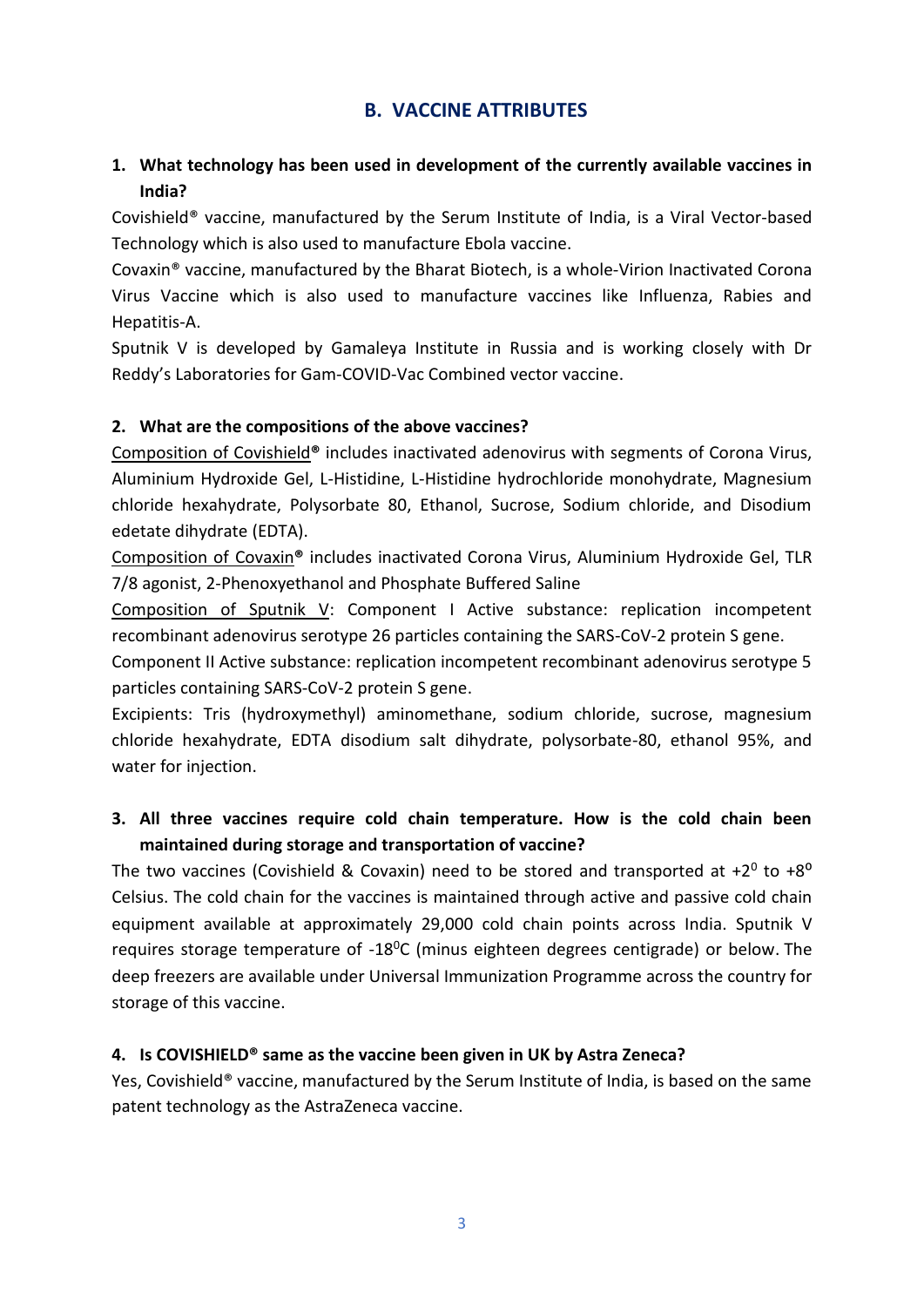#### **5. What is the dose schedule of the vaccines under the national vaccination program?**

As per the permission granted by the Drugs Controller General (India), the dose schedule is as follows:

- o Covishield®: two doses, an interval of 12-16 weeks
- $\circ$  Covaxin®: two doses at an interval of 4-6 weeks

#### **6. Do I have a choice of the vaccine that I will receive?**

Yes, Co-WIN portal displays the availability of the different vaccines across the COVID Vaccination Centres, both government and private. The beneficiary can choose to get vaccinated with a particular vaccine at a particular CVC of his/her choice.

### **7. General Indications of COVID-19 vaccine:**

- a. **Authorized Age Group:** COVID-19 vaccination is indicated only for people aged 18 years and above.
- b. **Co-administration with non-COVID-19 vaccines**: If required, COVID-19 vaccine and other adult vaccines should be separated by an interval of at least 14 days. However, if a person seeks emergency care due to injury/accident and had received COVID-19 vaccine in less than 14 days, tetanus injection may be provided.
- c. **Interchangeability of COVID-19 vaccines is not permitted**: As per the available global evidence till now, second dose should also be of the same COVID-19 vaccine which was administered as the first dose.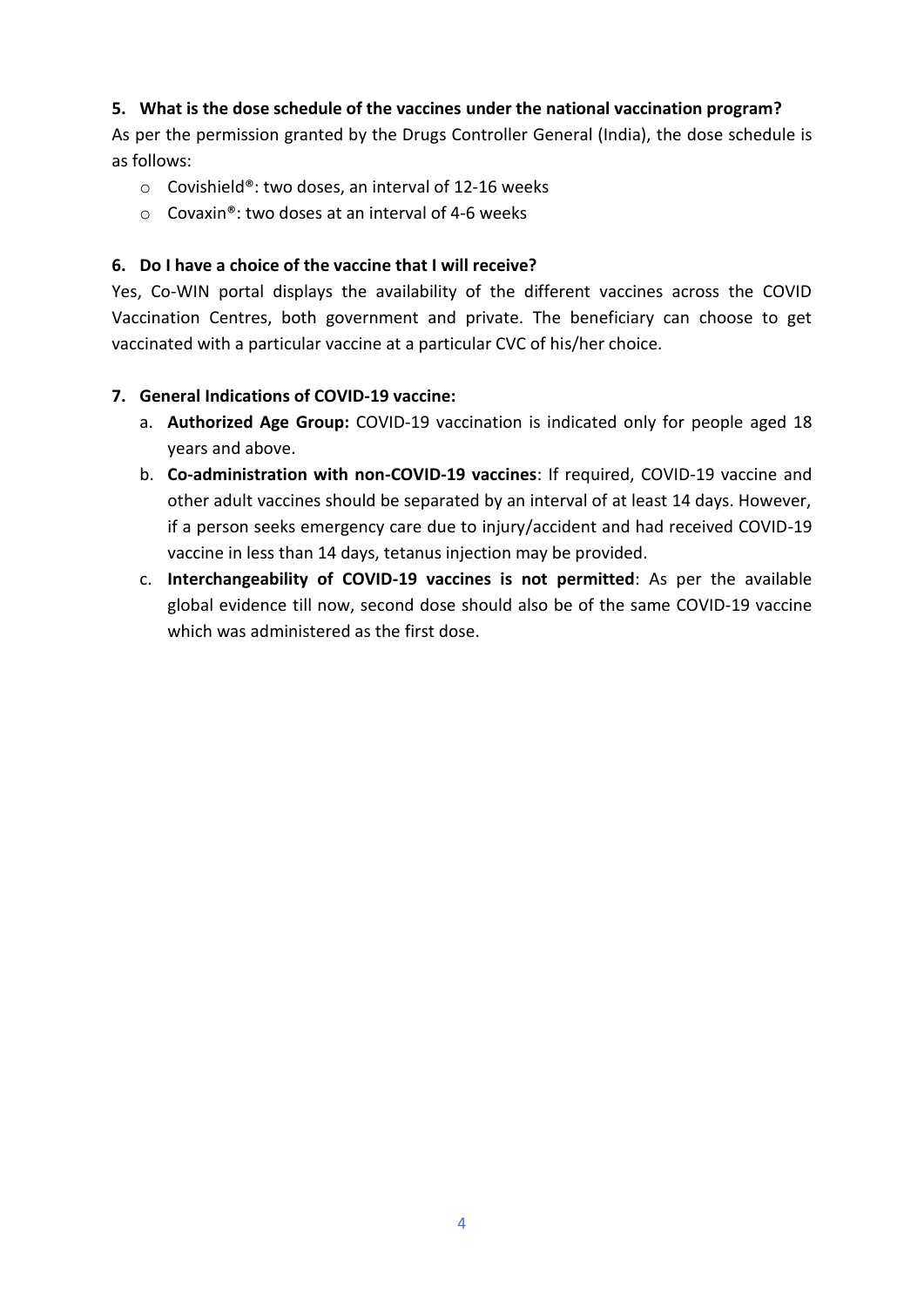### **C. EFFICACY & PROTECTION**

#### **1. Developing a vaccine takes years. But this time our scientists have developed a vaccine against the novel corona virus in such a short time. How was this possible?**

Developing a vaccine generally involves years of research. First, we need a vaccine candidate that is evaluated in animals for its safety and efficacy. After a vaccine candidate passes a pre-clinical trial, it enters the clinical trial phase. While scientists have worked round the clock in the laboratory, even regulatory approvals which used to take several months have been fast-tracked. It helped eliminate all the time lapses between the preclinical and clinical trial stages. Earlier, the vaccine development involved a series of steps, but in the case of the coronavirus vaccine, the scientists and regulators worked in tandem, accelerating the whole process without compromises on any protocols and any step.

#### **2. What is the safety and efficacy of the vaccines used in the country?**

To ensure that a vaccine is safe, we need to try it on a large number of people. The vaccine developers have not reduced the sample size at any stage of clinical trials rather it was bigger than what usually a vaccine is tested on.

When a vaccine is tested, most of the adverse events or unwanted effects, if any, occur in the first four to six weeks of its administration. So, in order to ensure that it is safe, a close watch is kept on the people it has been given to for the first two-three months. This data helps to decide if a vaccine is safe. All concerned in the line of vaccine development, testing and evaluation have followed these procedures. The vaccines being used are considered safe on this yardstick.

As for the efficacy of the vaccine, we need time to tell how effective a vaccine is. All the global agencies have set the benchmark that only those vaccine candidates which show an efficacy of at least 50-60% will be considered. Most of the vaccines have shown an efficacy of 70-90% within the short period of two or three months of observation. Besides when a vaccine is given as emergency use authorization/permission for restricted use, as in the case of the COVID-19 vaccine, the trial follow-up continues for one to two years to assess the total duration of protection the vaccine will provide.

### **3. Do I need to use mask/other COVID appropriate precautions after receiving the vaccine?**

Yes, it is absolutely necessary that everyone who has received the COVID vaccine should continue to follow COVID appropriate behaviour i.e., mask, do gaj ki doori (physical distance of 6 feet) and hand sanitization to protect themselves and those around from spreading the infection.

#### **4. How long I will remain protected after vaccination?**

The longevity of the immune response in vaccinated individuals is yet to be determined. Hence, continuing the use of masks, handwashing, maintaining physical distance and other COVID-19 appropriate behaviours is strongly recommended.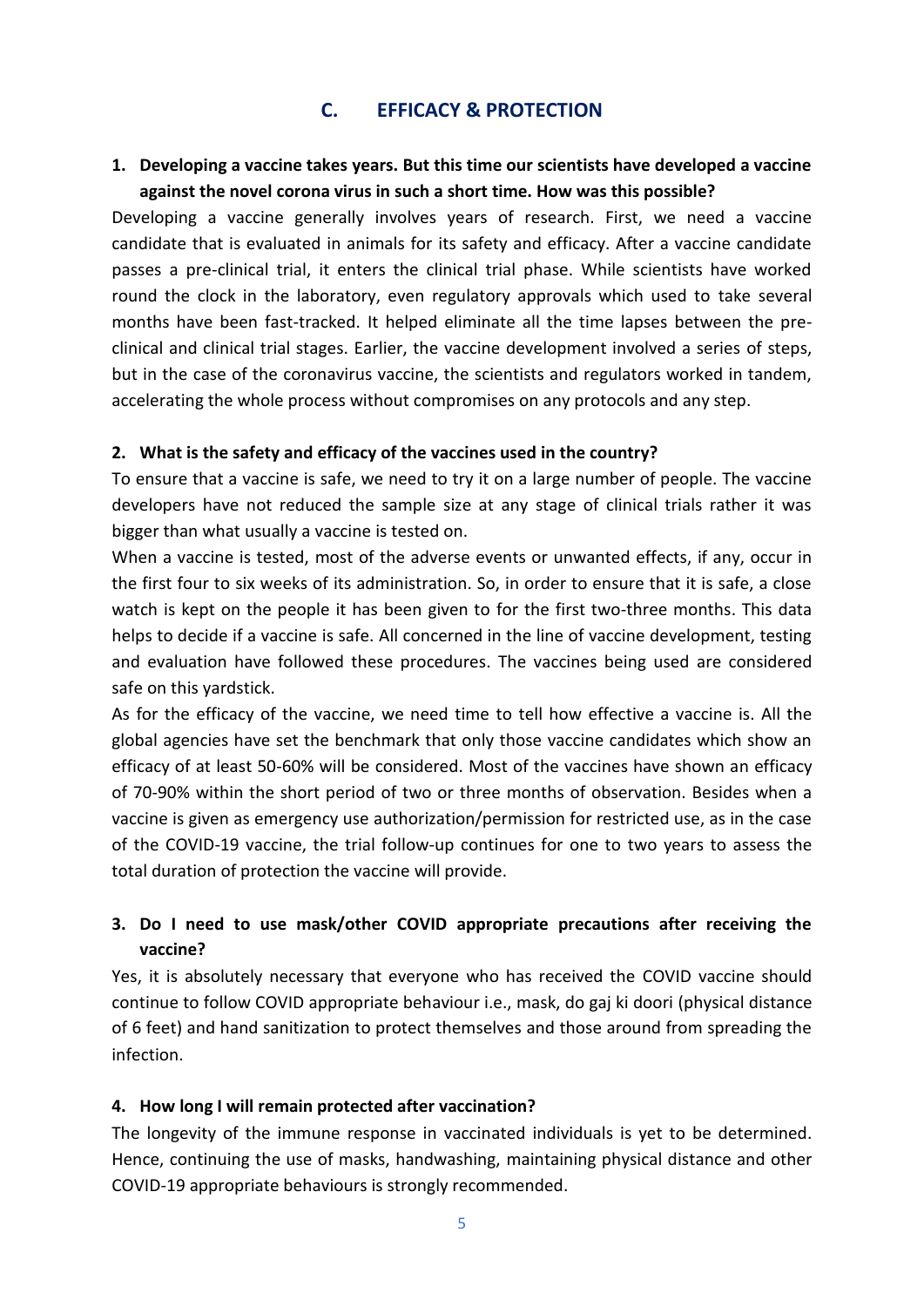#### **5. Does vaccination protect me against newer strains / mutated virus of SARS-CoV2?**

The body responds to vaccination by making more than one type of antibodies to virus parts including spike protein. Therefore, all vaccines are expected to provide reasonable amount of protection against the mutated virus also. Based on the available data, the mutations as reported are unlikely to make the vaccine ineffective.

#### **6. Which vaccine is better between Covishield**® **/ Covaxin®/Sputnik V**

There is no head-to-head comparison done between the vaccines being used in India, so one cannot choose one over another. All vaccines would work well in preventing the infection as well as prevent a person from going into severe state of the disease. As a longterm effect, it would be preventing death for elderly people or those who have comorbidities.

### **7. In how many days will the vaccination create an adequate immune response and protection?**

Adequate immune response takes 2-3 weeks after completion of entire vaccination schedule i.e., after the second dose of COVISHIELD®, COVAXIN®, SPUTNIK V.

#### **8. Does this vaccine provide herd immunity?**

When an increasing number of people get vaccinated in the community, indirect protection through herd immunity develops.

The percentage of people who need to be immune in order to achieve herd immunity varies with each disease. For example, its 95% for measles, however, the proportion of the population that must be vaccinated against COVID-19 to begin inducing herd immunity is not known.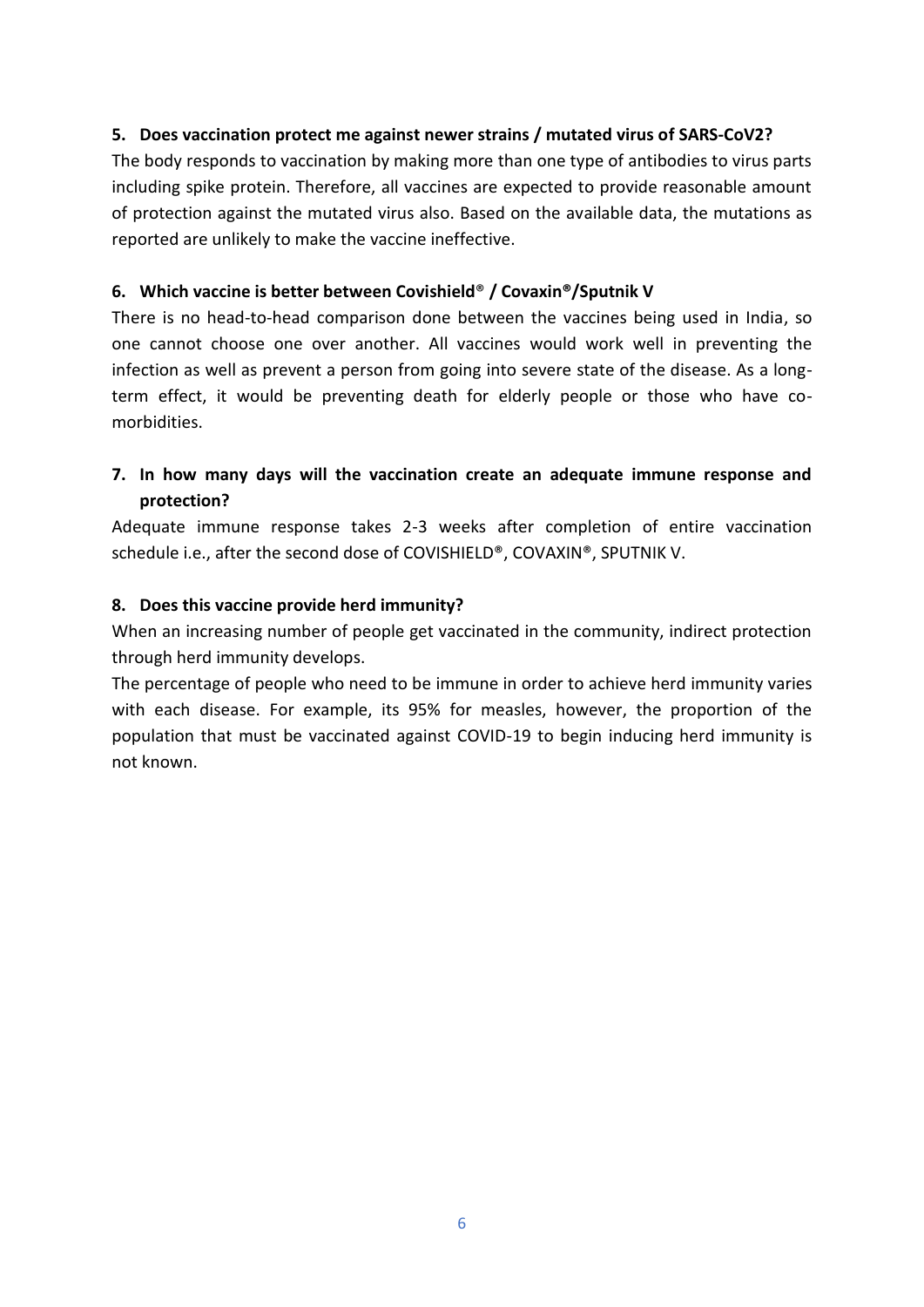## **D. SIDE-EFFECTS**

#### **1. What are expected immediate and delayed side effects of this vaccine?**

**Covishield®**: Some mild symptoms may occur like injection site tenderness, injection site pain, headache, fatigue, myalgia, malaise, pyrexia, chills and arthralgia, nausea. Very rare events of demyelinating disorders have been reported following vaccination with this vaccine but without the causal relationship establishment.

**Covaxin®:** Some mild symptoms AEFIs may occur like injection site pain, headache, fatigue, fever, body ache, abdominal pain, nausea and vomiting, dizziness-giddiness, tremor, sweating, cold, cough and injection site swelling. No other vaccine-related serious adverse effects have been reported.

#### **Sputnik V**:

Short term general: Chills, fever, arthralgia, myalgia, asthenia, general discomfort, headache

- $\triangleright$  Local: injection site tenderness, hyperaemia, swelling
- $\triangleright$  Less common: nausea, dyspepsia, loss of appetite,
- $\geq$  Occasionally: enlarged regional lymph nodes

#### **2. What are the contraindications to COVID-19 vaccines?**

- 1. Persons with history of:
	- Anaphylactic or allergic reaction to a previous dose of COVID-19 vaccine and its ingredients.
	- A suspected or confirmed case of thromboembolic phenomenon following first dose of any of the COVID-19 vaccines
	- Immediate or delayed-onset anaphylaxis or allergic reaction requiring hospitalization to vaccines or injectable therapies, pharmaceutical products, food-items and insect sting etc.
- 2. The vaccination may be deferred in the following scenario
	- i. In case of individuals having lab test proven SARS-2 COVID-19 illness, COVID-19 vaccination to be deferred by 3 months after recovery.
	- ii. In case of SARS-2 COVID-19 patients who have been given anti-SARS-2 monoclonal antibodies or convalescent plasma, COVID-19 vaccination is to be deferred by 3 months from discharge from the hospital.
	- iii. In case of individuals who have received at least  $1<sup>st</sup>$  dose and got COVID-19 infection before completion of the dose schedule, the  $2<sup>nd</sup>$  dose should be deferred by 3 months from clinical recovery from COVID-19 illness.
	- iv. Persons with any serious general illness requiring hospitalization or ICU case should also wait for 4-8 weeks before getting COVID-19 vaccine.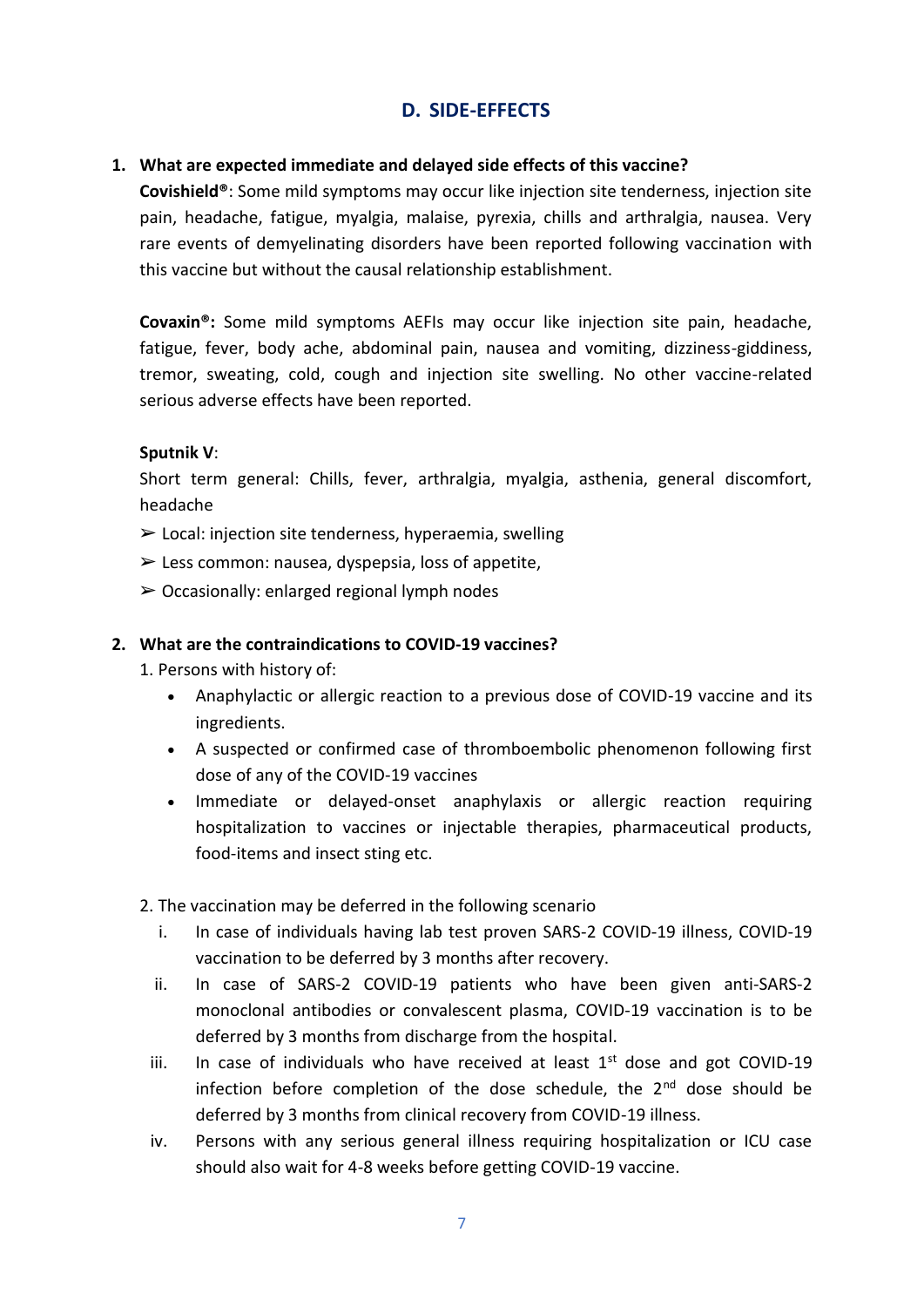3. An Individual can donate blood after 14 days of either receipt of COVID-19 vaccine or treating RT-PCR negative, if suffering from COVID-19 disease.

### **3. Which drug should be taken to minimize the adverse effects of this vaccine?**

In case of minor adverse effects such as injection site pain, tenderness, malaise, pyrexia, etc., paracetamol tablet may be used to alleviate the symptoms.

#### **4. Should you avoid alcohol after receiving the COVID-19 vaccine?**

As per experts, there is no evidence of alcohol impairing the effectiveness of the vaccine.

### **5. Claims on social media suggested that COVID-19 vaccine could affect female fertility. Is it true?**

Rumours or social media posts suggesting that COVID-19 vaccines could cause infertility are not true and totally baseless. Such rumours were floated in the past against other vaccines too for e.g. polio and measles. None of the available vaccines affects fertility. All vaccines and their constituents are tested first on animals and later in humans to assess if they have any such side effects. Vaccines are authorized for use only after their safety and efficacy is assured.

### **6. Should one avoid taking vaccine during and around menstruation?**

The time period around menstruation is no contraindication to taking vaccines and like other vaccines, COVID-19 vaccine can be taken at any time of the monthly period.

### **7. Do I need to get myself tested before taking the vaccine?**

No there is no requirement for screening of the vaccine recipient by Rapid Antigen Test (RAT) prior to COVID-19 vaccination.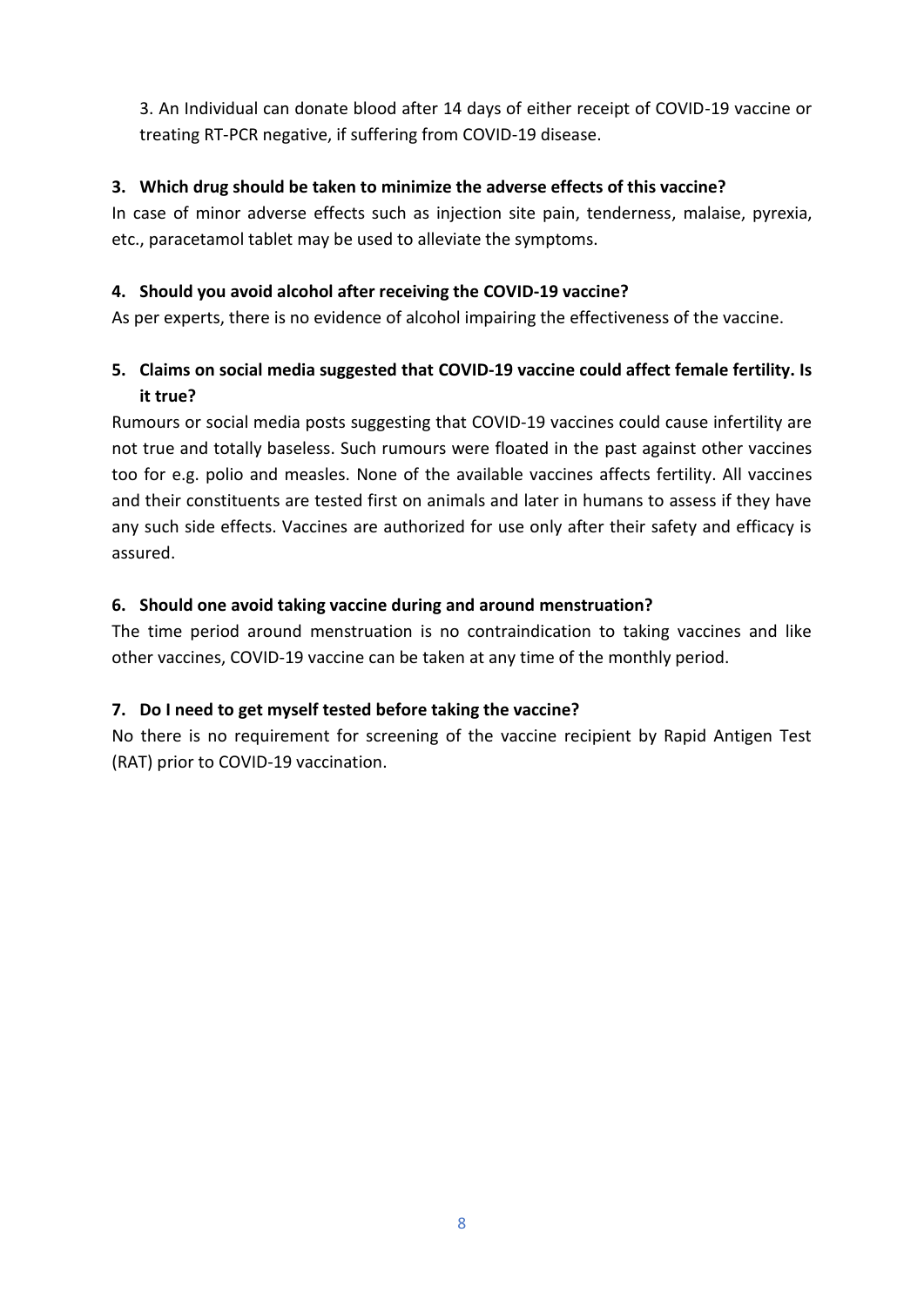### **E. PRECAUTIONS**

#### **1. What precautions do I need to take after receiving the vaccine?**

COVID-19 vaccines are safe but in case of any discomfort or complaint, the beneficiary should visit the nearest health facility, district immunization officer or call at 1075.

### **2. If I suffer from HTN/DM/CKD/heart disease/lipid disorders etc., can I safely take this vaccine?**

Overall, the vaccine is safe and efficacious in adults with co-morbidity. The maximum benefit of getting the COVID vaccine is for those who have such co-morbidities. However, if you are concerned for any specific reason, please consult your doctor.

### **3. What medications should be avoided before taking COVID-19 vaccine and for how long?**

A person receiving aspirin, clopidogrel (both of these are anti-platelet agents) or other anticoagulants: The dose of that day should be taken after the vaccination. Patients on Vitamin K antagonist (VKA) should have an International Normalized Ratio (INR) less than 3 before administration of the vaccine. In all cases, application of firm pressure at the injection site for at least 5 minutes after the injection may be done to reduce the risk of haematoma formation.

### **4. The Health Ministry has advised caution in vaccinating persons with a history of bleeding or coagulation disorder. How does a person know if he/she has a coagulation disorder? What tests can be conducted?**

There are a few bleeding disorders like 'haemophilia'. These persons should take the vaccine under the supervision of their treating physician. Patients who are admitted in hospital or ICU and have bleeding problems should delay the vaccination till they are discharged. However, several people with heart and brain disorders are on blood thinners like aspirin and anti-platelet drugs. They can continue with their medicines and have the vaccines. For them, vaccines are absolutely safe.

Vaccine should be administered with caution in persons with history of any bleeding or coagulation disorder (e.g., clotting factor deficiency, coagulopathy or platelet disorder). In such persons, there is a slightly increased risk of bleeding through the intra-muscular route of administration.

Individuals with these disorders are to be treated as those with any co-morbidity, they are an at-risk population and hence should be encouraged to get COVID 19 vaccines. COVID-19 vaccine should be administered with caution in individuals with Thalassemia and hemoglobinopathies, those who have a history of any bleeding or coagulation disorders (e.g., clotting factor deficiency, coagulopathy or platelet disorders). The vaccinator/health worker should ask these individuals and or their care providers if they have blue spots (ecchymosis), bleeding spots on the skin or prolonged oozing of blood after any injury.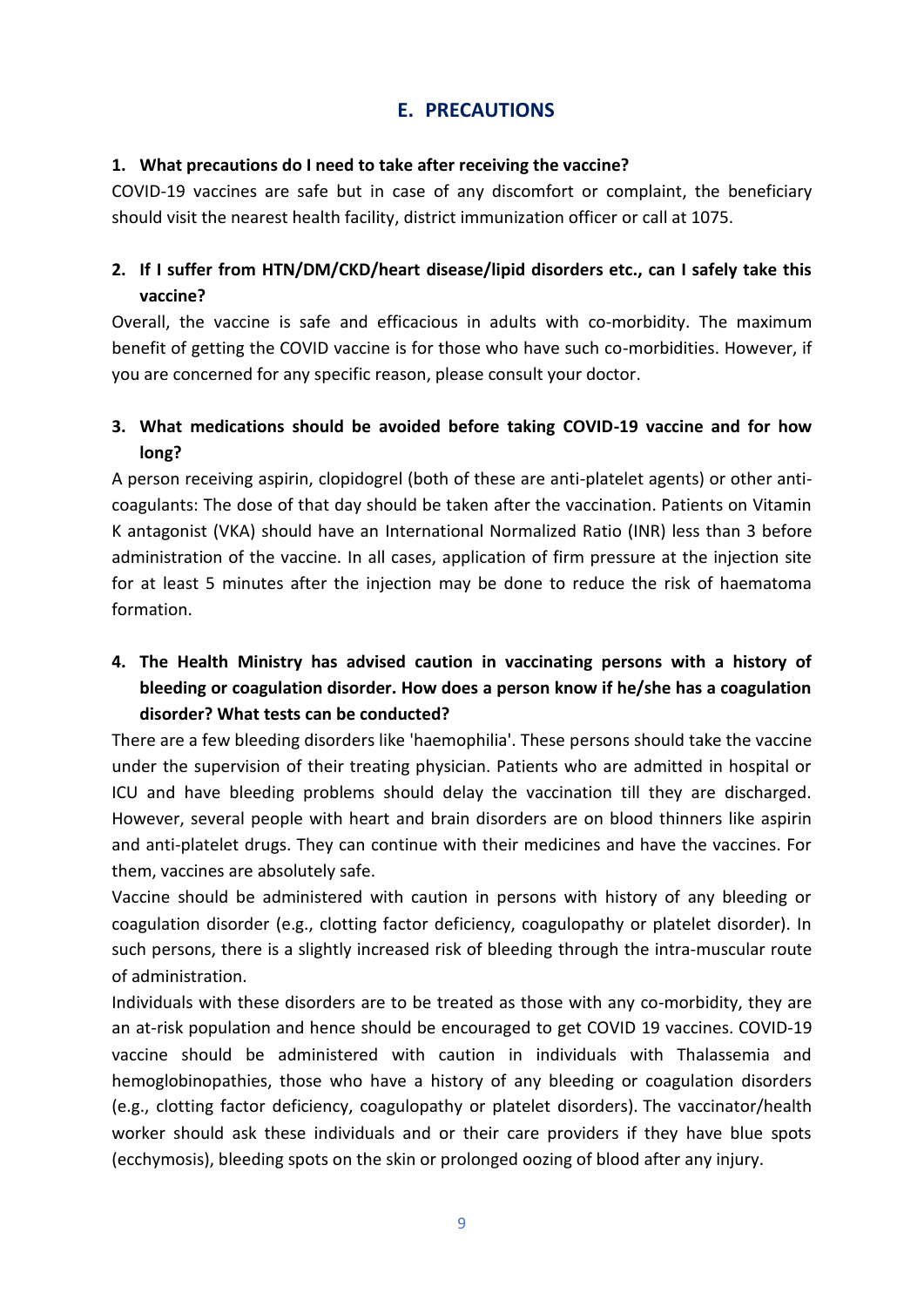In case of presence of these symptoms or any doubt about the presence of bleeding/clotting disorder, these individuals should be referred to their treating physicians for further clarification and approval for COVID 19 vaccination.

### **5. The health advisory also states that those with immunity issues should be cautious about taking the vaccine. What are the markers of 'Immunity issues'?**

Immune issues are of two types: first, immunosuppression due to any disease such as AIDS, and people on immunosuppressant drugs such as anti-cancer drugs, steroids, etc. Second, immunodeficiency in people who suffers from some defect in the body's protective system such as congenital immunodeficiency.

Currently, available COVID vaccines do not have any live virus and therefore individuals with immune issues can have the vaccine safely. But the vaccine may not be as effective in them. One should inform the vaccinator about the medicines they consume and if they are suffering from any known immune issues. The vaccinator should have a record of one's medical condition.

Immuno-deficiency, HIV, patients having immune-suppression due to any condition (persons on stable immunosuppression for 12 weeks or more) should be able to safely receive the vaccine although the response to the COVID-19 vaccines may be less in these individuals.

### **6. I had COVID infection and was treated, why should I receive vaccine?**

Development of immunity or duration of protection after COVID-19 exposure is not established therefore it is recommended to receive vaccine even after COVID-19 infection.

- Individuals who are yet to receive COVID vaccine
	- o Persons having laboratory test proven SARS-CoV-2 illness should defer the COVID 19 vaccination till 12 weeks after recovery
- Individuals who have received at least the first dose and develop SARS-CoV-2 infection before completion of the dosing schedule
	- o Such individuals should wait for 12 weeks after clinical recovery from the COVID illness

### **7. Is the vaccine contraindicated in person with chronic diseases?**

Chronic diseases and morbidities like the Cardiac, neurological, pulmonary, pulmonary, metabolic, renal and malignancies etc. are not contraindicated. In fact, the benefit of COVID vaccines to reduce the risk of severe COVID disease and death is for those who have these co-morbidities. Any other serious illness requiring hospitalization/ICU care should also wait for 4-8 weeks before getting the next COVID-19 vaccine.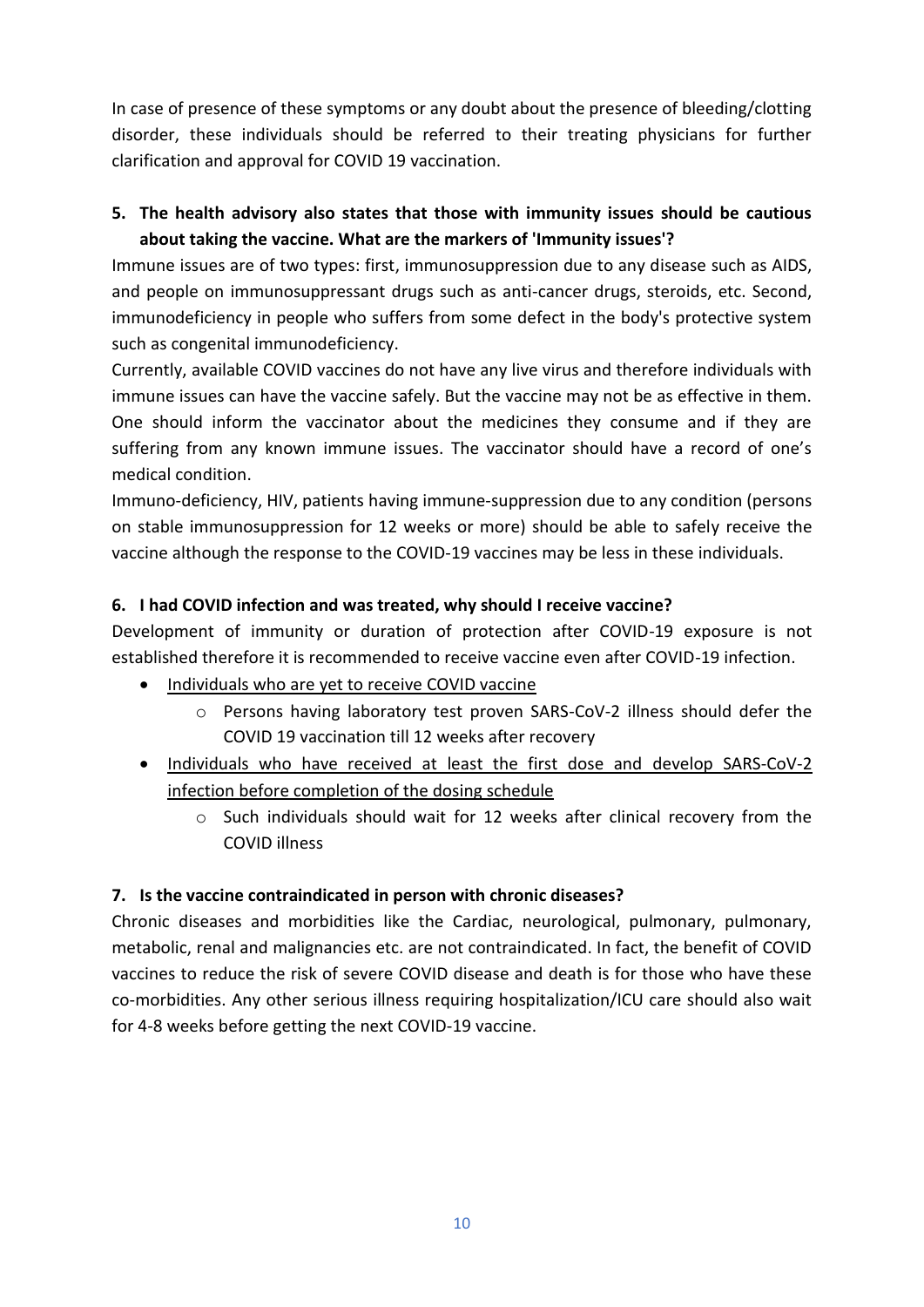# **F. FOLLOW-UP & BOOSTER**

#### **1. Is it important for me to receive the same vaccine during second dose?**

As the vaccines available are not interchangeable, it is important to receive the second dose of same vaccine as the first one. The Co-WIN app is also going to help to ensure that everyone receives the same vaccine.

#### **2. How long I will remain protected?**

The duration of protection is yet to be established.

**3. Will this require any repeated vaccination or booster dose after the 2nd dose in future?**  The requirement of booster dose is yet to be determined.

#### **4. Will I get any certificate that I am vaccinated?**

Yes, a provisional certificate would be provided after the first dose of the vaccine. On completion of the second dose, the vaccine recipient will receive a message on completion of schedule which would include a link to download digital certificate of vaccination for your perusal. This certificate can then be saved in the digi-locker.

#### **5. Any specific Information for vaccine beneficiaries in relation to Covishield**® **vaccine?**

A vaccine beneficiary vaccinated with any of the COVID-19 vaccines, particularly Covishield® and having one or more of the symptoms mentioned below should be suspected to have Thrombosis and Thrombocytopenia Syndrome (TTS).

### **Symptoms occurring within 20 days after receiving any COVID 19 vaccines (Recipient should report to the health facility where vaccine was administered)**

- o Shortness of breath
- o Chest Pain
- $\circ$  Pain in limbs / pain on pressing the limbs or swelling in the limbs (arm or calf)
- $\circ$  Multiple, pinhead size red spots or bruising of skin in an area beyond the injection site
- o Persistent abdominal pain with or without vomiting
- $\circ$  Seizures in the absence of previous history of seizures with or without vomiting
- $\circ$  Severe and persistent headaches with or without vomiting (in the absence of previous history of migraine or chronic headache)
- o Weakness/paralysis of limbs or any particular side or part of the body (includes cranial nerve involvements)
- o Persistent vomiting without any obvious reason
- o Blurred vision/ pain in eyes/Diplopia
- o Mental status change / encephalopathy/ depressed level of consciousness
- o Any other symptom or health condition which is of concern to the recipient or the family

#### **Contraindications for the administration of COVISHIELD in the context of TTS:**

Past history of major venous and arterial thrombosis occurring with thrombocytopenia.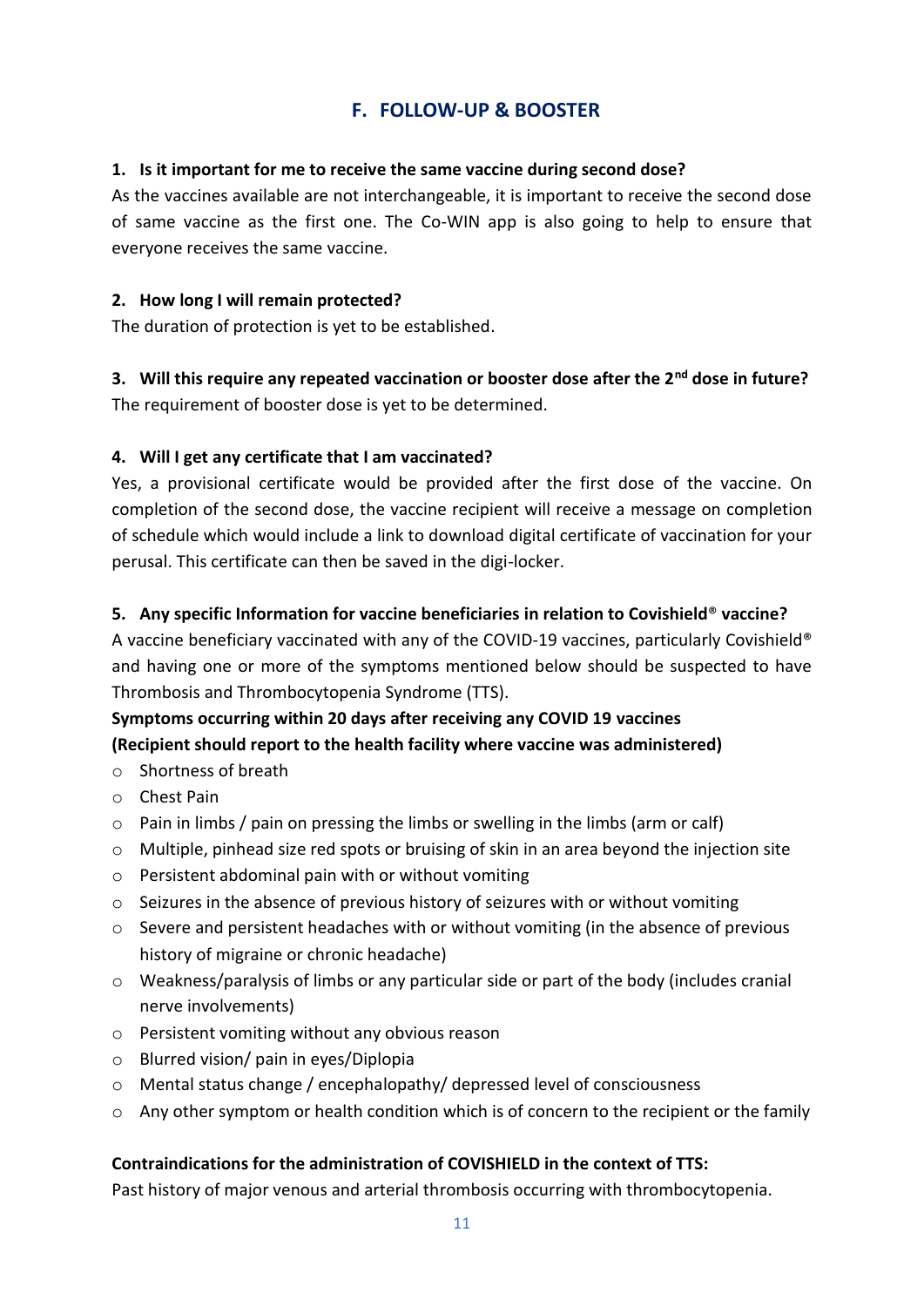### **G. COVID-19 VACCINATION PROGRAM**

#### **1. How are the policy decisions on COVID-19 vaccination being taken in the country?**

- o A National Expert Group on Vaccine Administration for COVID-19 (NEGVAC) was constituted by Cabinet Secretariat on 7th August 2020 under the Chairpersonship of Member (Health) NITI Aayog and Co-Chairpersonship of Secretary (H&FW).
- o NEGVAC has representation of Secretaries from Ministry of External Affairs, Dept. of Biotechnology, Dept. of Health Research, Pharmaceuticals, MeitY, Finance and State governments and technical experts including Director General Health Services (DGHS), Directors of AIIMS, National AIDS Research Institute (NARI) and experts from National Technical Advisory Group on Immunization (NTAGI) and five state governments.
- o The NEGVAC has guided on all aspects of COVID-19 Vaccine introduction in India including Regulatory Guidance on Vaccine Trials, Vaccine selection, equitable distribution of vaccine, procurements, financing, delivery mechanisms, prioritization of population groups, vaccine Safety Surveillance, regional cooperation and assisting neighbouring countries, communication & media response etc.

#### **2. What are the principles followed for selecting the priority groups for vaccination?**

The prioritization of beneficiaries for COVID-19 vaccination in India has been done based on the review of available scientific evidence, guidelines issued by the World Health Organization (WHO), global examples and practices followed in other countries with the primary objective to:

- o Protect the healthcare and the pandemic response system
- o Prevent deaths due to COVID-19 and protect individuals at highest risk and vulnerability of mortality due to disease

The current prioritization is the most preferred approach as it follows WHO guidelines and is based on the principle of equity wherein the most vulnerable to complications and mortality from COVID-19 disease are prioritized for vaccination.

**3. Whether the Central or State Governments propose to undertake targeted vaccination drives for persons who are at the forefront of the war against COVID-19 and those that are providing on-ground assistance during the pandemic?**

Those who are at the frontline of the fight against COVID-19 include the healthcare workers in the public and the private health care facilities involved in direct care of the COVID-19 patients and are most at risk of exposure were the first to receive the vaccination. This was followed by those who are exposing themselves to risk of exposure while carrying out the surveillance and containment measures and were included as frontline workers and were the second to be vaccinated.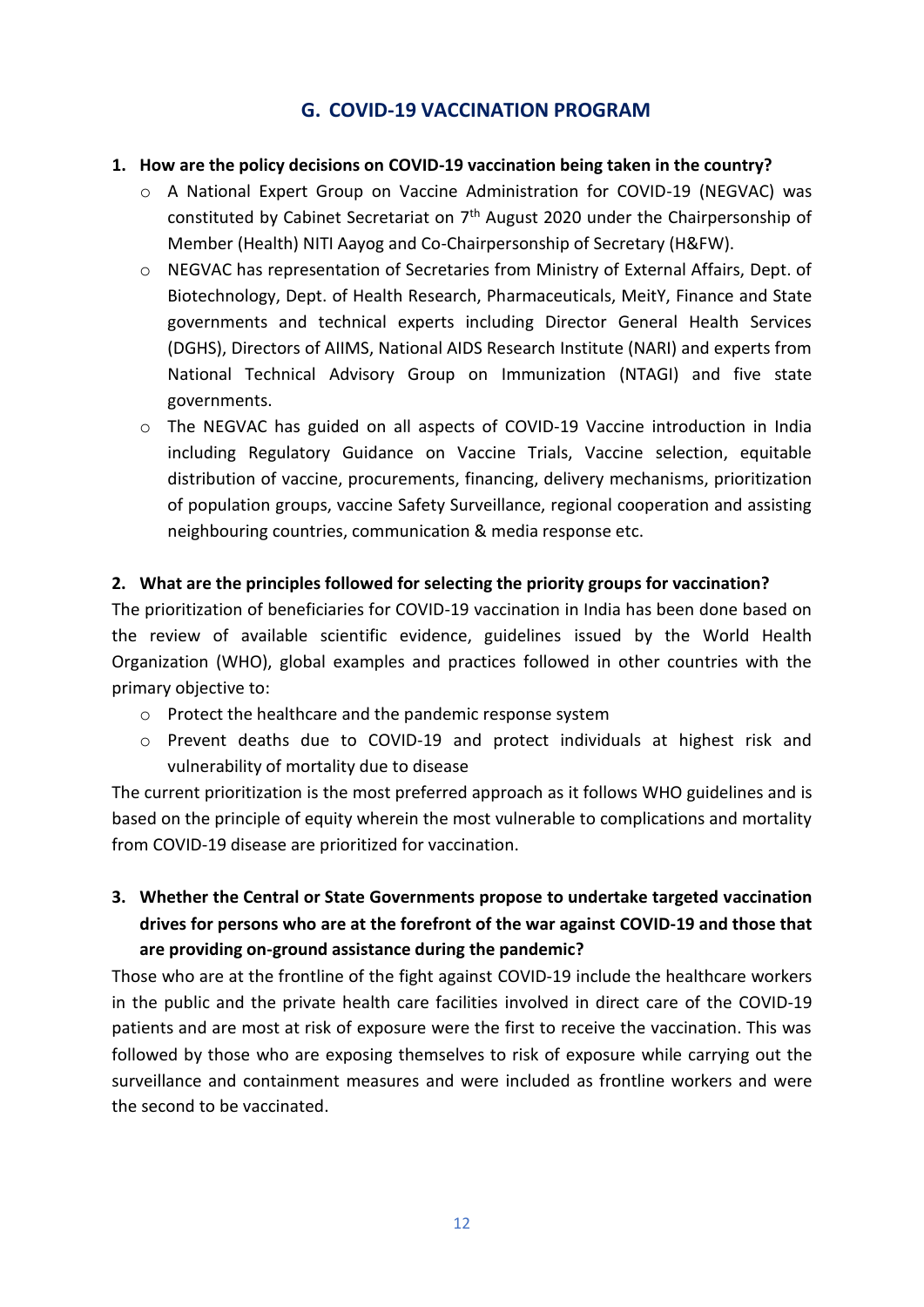#### **4. How has the COVID-19 vaccination been introduced and scaled up in the country?**

Based on the recommendations of NEGVAC and approval of GoI, COVID-19 vaccination programme started with the Health Care Workers (HCWs) who were directly involved in care of the COVID-19 patients w.e.f  $16<sup>th</sup>$  January 2021 followed by Front Line Workers (FLWs) who were involved in containment and enforcement activities from  $2^{nd}$  February 2021.

Subsequently, the individuals above 60 years and those between 45 years and 60 years with the identified 20 comorbidities were included for COVID-19 vaccination from  $1<sup>st</sup>$  March 2021. Since 1<sup>st</sup> April 2021, prioritized age group was expanded to cover all persons aged 45 years and above for COVID-19 vaccination. Nearly 88% of all COVID deaths in the country have been reported in the age group of 45 years and above. Starting 1<sup>st</sup> May, 2021 the eligible age for vaccination was expanded to cover all adults above 18 years.

From 21<sup>st</sup> June 2021, Revised Guidelines for Implementation of National COVID Vaccination Program came into effect under which Government of India is procuring COVID-19 vaccines and providing it free of cost to States/UTs Government. The domestic vaccine manufacturers can provide upto 25% of their monthly vaccine production directly to private hospitals. All citizens irrespective of their income status are entitled to free vaccination. Those who have the ability to pay are encouraged to use private hospital's vaccination centres.

#### **5. How have the other countries phased out their COVID-19 vaccination?**

Prioritization criteria from WHO and other countries shows that a step-wise layered approach is advisable. For instance, the UK followed a step-wise approach for vaccination by first prioritizing those who are 80 years of age or above, followed by those above 75 years of age, next covering those over 70 years, and so on. Presently, they have started vaccination of younger population.

Likewise, France first covered those above 75 years of age, followed by those between 65 – 74 years. Similarly, USA started with vaccination of Health Care Workers and higher age groups and now COVID-19 vaccination is available to all adults. A staggered approach has been taken by other countries starting with those in the higher age group.

#### **6. How has the citizen interest been kept in mind with the vaccination strategy?**

The vaccination program has been strategized to maximize the reach of vaccines to the citizens, keeping in mind their vulnerability, and allowing the states to use their strengths in service delivery. The CoWIN platform, the backbone of vaccine delivery which is a very citizen friendly platform, is being upgraded to respond to the states /UTs and citizens based on the feedback received.

The vaccination can be availed at both government and private CVCs, with government CVCs providing it free of cost. Those who can afford, may approach private hospitals where vaccination would be done at a price. Vaccination through private sector would facilitate improved access and will reduce the operational stress on the government vaccination facilities thus reducing the crowd.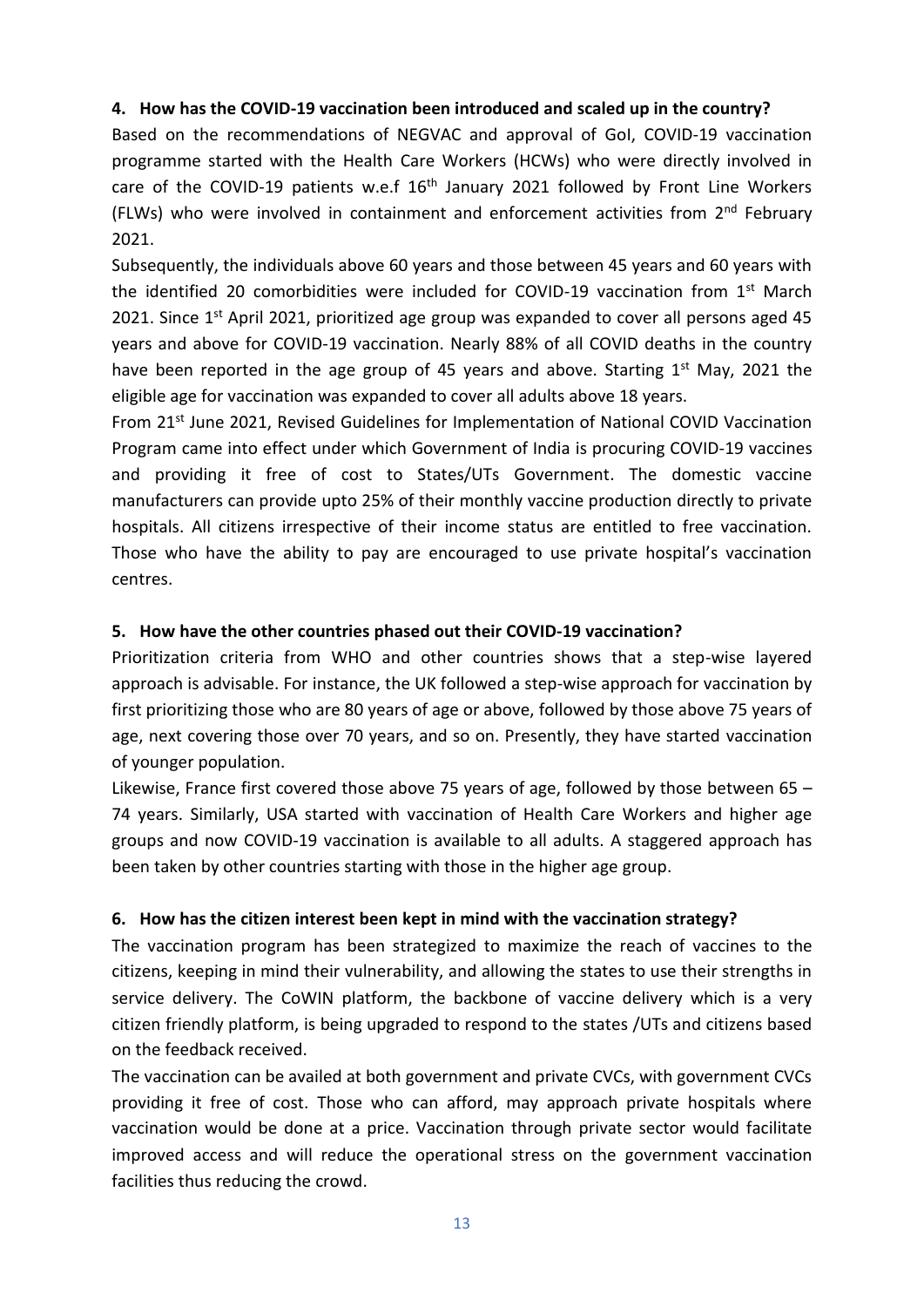To promote the spirit of "Lok Kalyan", use of non-transferable Electronic Vouchers which can be redeemed at private vaccination centers, are being encouraged to enable people to financially support vaccination of Economically Weaker Sections at private vaccination centres

Hon'ble Prime Minister has inaugurated the use of e-RUPI voucher for payment of Covid-19 vaccination at Private Covid Vaccination Centre. Efforts are being made to ensure that the e-RUPI Vaccination Vouchers are sponsored in the State/UT in sufficient numbers to facilitate better access for people to vaccination even in the private C0VID Vaccination centres. The Public sector undertaking, Industry and the Corporates are being encouraged to issue these vouchers to their employees, dependants and other beneficiaries.

### **7. Will COVID vaccination be available for eligible citizens at Public as well as Private facilities?**

Yes, vaccination can be availed at government or private COVID Vaccination Centre (CVC) as per convenience. The nearest CVC can be located on Co-WIN portal and appointment can be booked as per the choice of CVC.

### **8. Is there a difference in registration process at private and at public facilities?**

There is no difference between registration process for vaccination at Public & Private CVCs. In both cases, beneficiaries need to register on Co-WIN. The various modes of registration include:

- Online registration and appointment
- On-site or walk-in registration and vaccination of either single individual or groups of individual (such as those who do not have access to internet or smart phones) at COVID-19 Vaccination Centre (CVC)
- Registration at Common Service Centres (CSCs)
- Assisted registration through National COVID-19 Helpline (1075)/State Integrated Helplines

### **9. What will be the cost of vaccination for eligible citizens?**

COVID-19 vaccination is available free of cost to all citizens aged 18 years and above at government CVCs. Those who have the capacity to pay may approach COVID Vaccination Centres at private hospitals. The price of different vaccine products at private CVC may differ and will be dynamic as per vaccine pricing offered by the manufacturers, which will be declared by each vaccine manufacturer. The private hospitals may charge upto a maximum of Rs 150 per dose as service charge. The price of vaccination would also be displayed on CoWIN portal and would be visible to citizens at the time of seeking online appointment.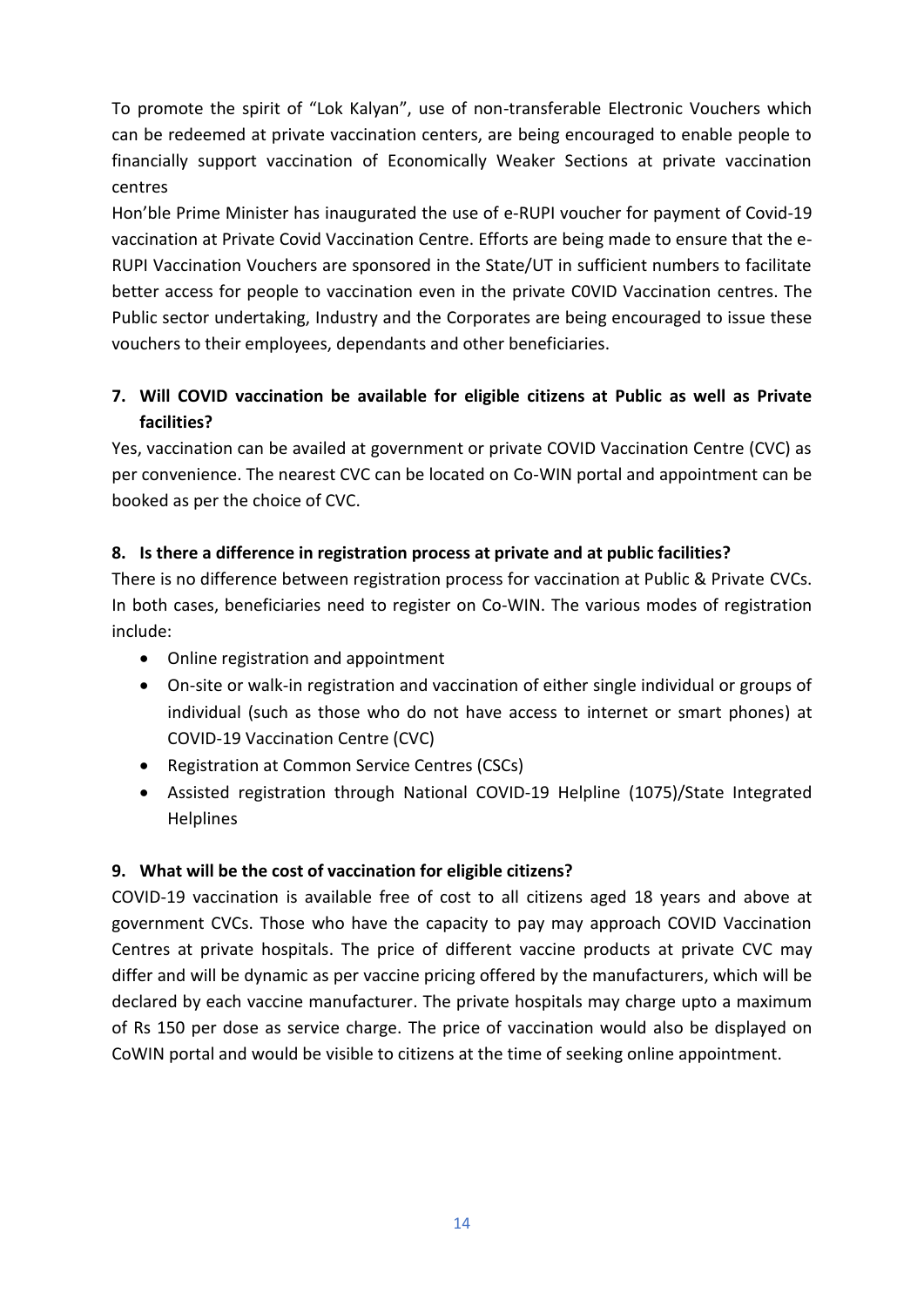#### **H. COVID-19 VACCINATION IN PREGNANT AND LACTATING WOMEN**

#### **1. Is it safe to get COVID vaccine during pregnancy?**

The vaccines being used under the national vaccination program are found to be safe and effective. Based on how these vaccines work in the body, experts believe they are unlikely to pose a risk for people who are pregnant. The National Technical Advisory Group on Immunization (NTAGI) has recommended that "pregnant women may take any one of the two Covid-19 vaccines and lactating women are also eligible for jabs at any time before and after delivery." This recommendation is based on the emerging evidence which shows that benefits of COVID-19 vaccination during pregnancy far outweigh the risk associated with contracting COVID infection during pregnancy (like increased risk for severe illness, preterm birth). However, it's important that pregnant women make an informed choice.

#### **2. Are risks of Covid vaccination more than benefits for a pregnant /lactating woman?**

No, the very real benefits of vaccinating pregnant and lactating women seem to far outweigh any theoretical and remote risks of vaccination. Lactating women are also considered for Covid vaccine as there are no known adverse effects on the neonate who is breastfeeding. In fact, there is a possibility of passage of protective antibodies to the child, which may have a beneficial effect.

### **3. I am a pregnant / lactating Health worker engaged with Covid patient care. Should I take Covid vaccine?**

Yes. Since you are at higher risk of getting infected, you should consider getting yourself vaccinated.

### **4. A lady was provided Covid vaccination and now suspected of being pregnant. Should she terminate the pregnancy if found pregnant? What should she do?**

It is not advised to delay or terminate pregnancy because of vaccination. As per the available evidence, the vaccines do not have any ill effects on the fetus or the outcome of pregnancy. Also, it is not necessary to conduct pregnancy testing prior to vaccination.

#### **5. What effect will COVID -19 have on my baby if I am diagnosed with the infection?**

It has been seen that most (over 95%) of the newborns of COVID-19 mothers have been in good condition at birth. Current evidence suggests that if you have the virus it is unlikely to cause problems with your baby's development.

### **6. I was advised by my obstetrician not to take any vaccine as some vaccines are contraindicated during pregnancy. Should I take Covid vaccine?**

In pregnancy, there could be concerns with live attenuated vaccines. There are no live attenuated COVID-19 vaccines in the market in India or globally. Historically, vaccines are being provided to pregnant women such as tetanus and diphtheria which are safe. Therefore, there is no risk with COVID-19 vaccines as such. In case you are on treatment for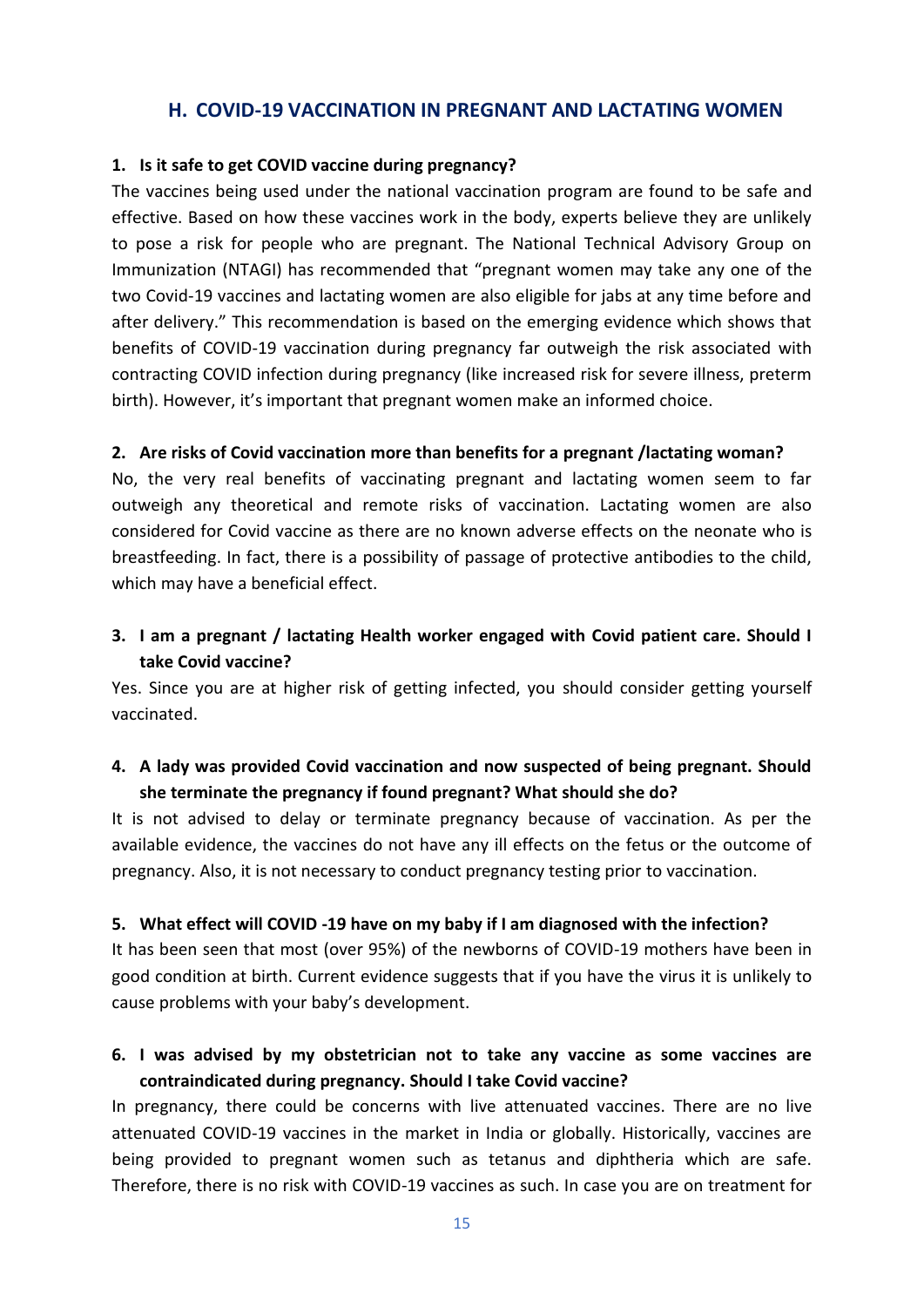any other pre-existing conditions then you may seek advice of your treating physician. The COVID19 vaccination reduces the risk of serious disease in those with co-morbid conditions

### **7. During my lactation period, I got Covid infection, what should I do now? Should I discontinue breast feeding and stay isolated from my newborn baby?**

Please continue with breast feeding, which is very important for the wellbeing of the newborn. A COVID positive lactating mother is unlikely to transmit SARS CoV 2 virus through breast milk. Consequently, WHO recommends that mothers continue to breastfeed their infants. At the same time, it is important to wear mask properly, wash your hand frequently and take all precautions while taking care of baby and while breastfeeding.

#### **8. I am a pregnant / lactating mother. Is it mandatory to take COVID-19 vaccine?**

COVID-19 vaccination is not mandatory, however, you can make an informed choice regarding receiving the vaccine. The Health Care Worker or doctor would brief you about COVID-19 vaccines and its benefits.

### **9. If I take COVID-19 vaccine during pregnancy, would it have any abnormal effect on the baby?**

Currently, there is no evidence that shows COVID-19 vaccine administration affects the feotus/baby. The manufacturers of mRNA vaccines have done DART studies, which didn't show any safety issues, and the post marketing surveillance data did not show any safety signals in pregnancy.

### **10. Are there any additional risks with COVID-19 vaccination if taken during pregnancy or lactation?**

No, based on reported risks from the general population, any additional risk during pregnancy or lactation is likely to be rare. As such, no such reports have emerged.

### **11. I have recently got COVID-19 vaccination. Can I plan for pregnancy?**

Yes, you can plan for pregnancy as per your choice.

#### **12. Does COVID-19 vaccine have any detrimental effect on pregnancy outcome?**

Currently, there is no evidence that shows COVID-19 vaccine administration increases miscarriage rates or affects pregnancy outcome. It protects against serious COVID19 disease in pregnancy.

### **13. My pregnancy was confirmed recently and I want to take COVID-19 vaccine. What is the best time to get the Covid vaccine?**

COVID-19 vaccine can be taken any time during pregnancy as per recommendation of the National Technical Advisory Group on Immunization (NTAGI).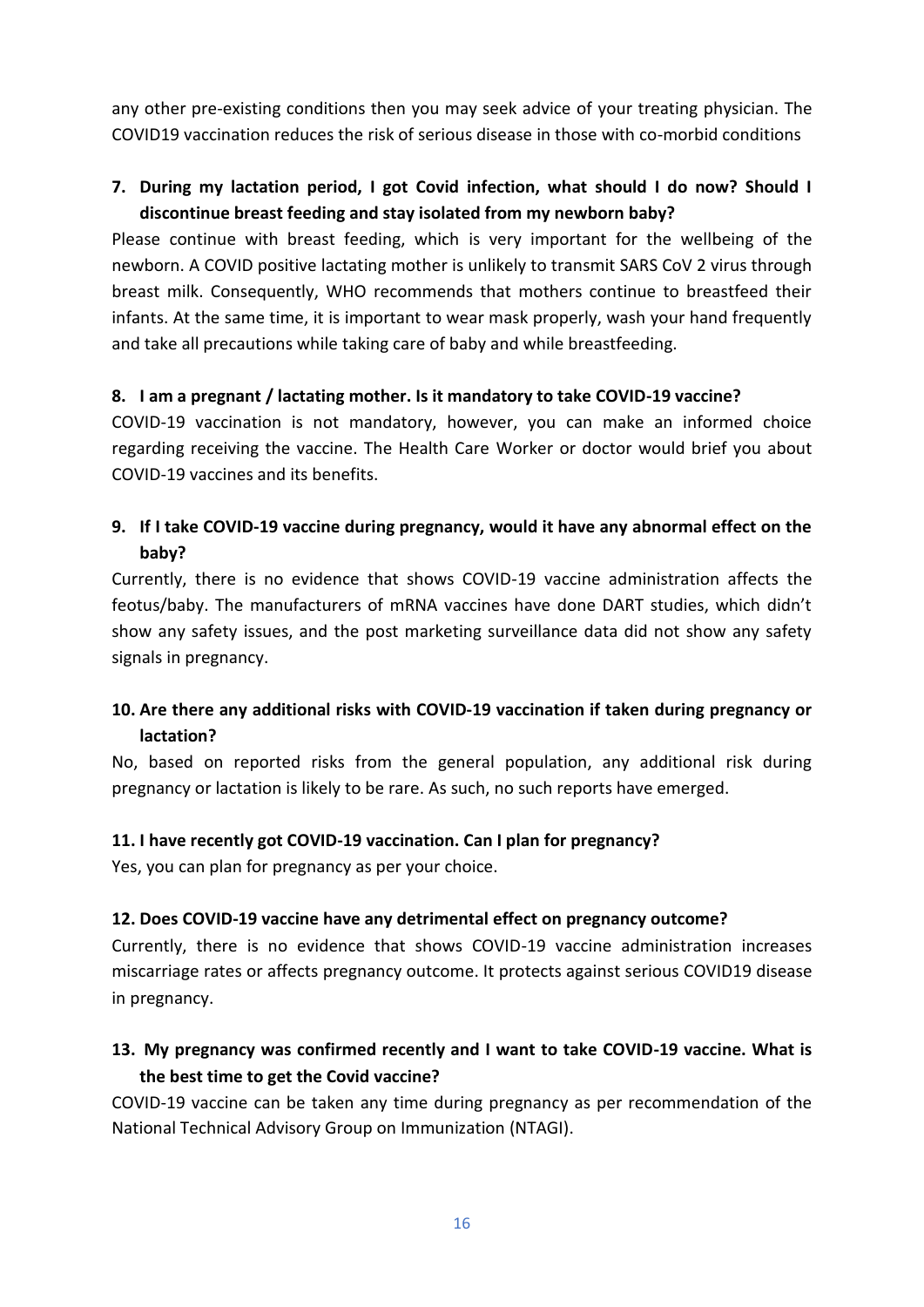### **14. While in my pregnancy, I was recently diagnosed as COVID-19 positive. Should I immediately go for COVID-19 vaccination?**

No, you should defer COVID-19 vaccination for 12 weeks/3 months after recovery.

### **15. I am convinced to take COVID-19 vaccine during my pregnancy, but how should I proceed?**

You can register on the Co-WIN portal and schedule your vaccination appointment as per your convenience, through website[-https://www.cowin.gov.in/home .](https://www.cowin.gov.in/home) There is also option of onsite registration in the Government and private covid vaccination centers. You could call at 1075 to assist you on the process.

### **16. Are the body immune responses following COVID-19 vaccination in a pregnant or lactating woman same as in non-pregnant person?**

Yes, pregnant and lactating women elicit comparable vaccine induced humoral immune responses as in non-pregnant persons. Vaccine-generated antibodies are also present in umbilical cord blood and breast milk after maternal vaccination.

#### **17. Will I experience any side effects after vaccination?**

Yes and No**.** Side effects are variable after vaccination but there is no reason to think that the vaccine will have worse side-effects in pregnant women. These effects are usually similar to side effects in non-pregnant women, and usually are not serious and do not require any specific medical attention except symptomatic relief.

#### **18. What are the common side effects after vaccination?**

Commonly seen minor side-effects may be immediate in the form of pain at injection site, sweating and nausea. In the first seven days, the vaccine may even cause fever, fatigue, myalgia, arthralgia, local pain, swelling, redness, rash and diarrhea. Please consult your doctor immediately if fever or other symptoms persist.

#### **19. Which vaccines should I take if I am pregnant?**

National Technical Advisory Group on Immunization (NTAGI) recommends that pregnant women may take any one of the two Covid-19 vaccines (Covishield or Covaxin). You must consult your doctor about the choice of vaccine in particular case. Both COVISHIELD and COVAXIN can be used during pregnancy or lactation.

#### **20. What do I do if I have fever, pain or any other side-effect after vaccination?**

Post-vaccination, you must wait for at least half an hour at the center so that side-effects can be managed. If they occur afterwards, please contact the nearest health facility or the district immunization officer for guidance.